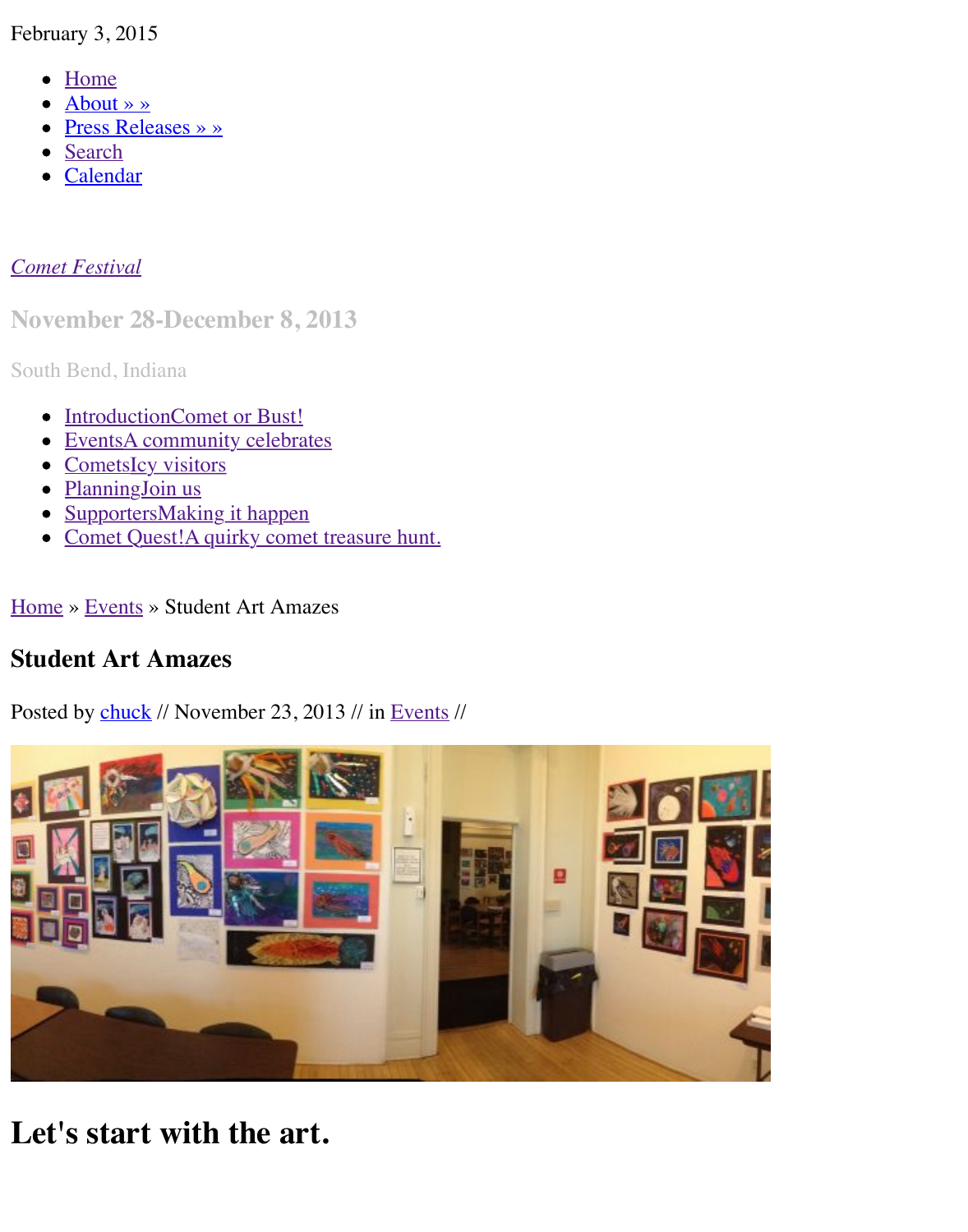

Play Slideshow <br> < Previous Photo Next Photo >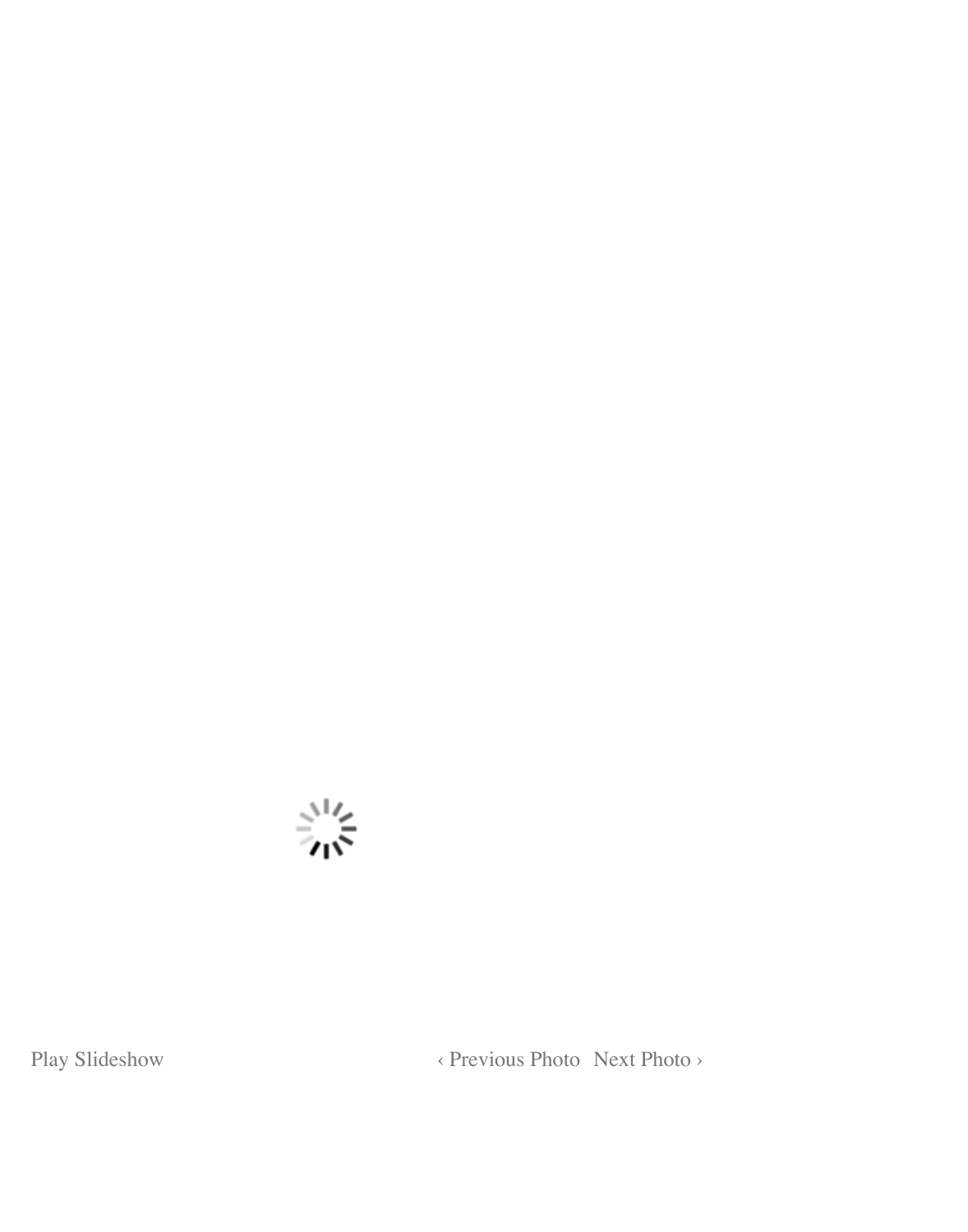Comet ISON exp[erience into the c](http://www.cometfestival.com/index.php/events/one-schools-hallways/)lassroom. In addition to being a rare comet of a type not see hundreds of years, Comet ISON has the appeal of having an uncertain fate when it rounds the co[met has potential for multiple scenario](http://sbheritage.org/learn-discover/colfax-campus-gallery/)s in which it could put on a show or it could be annihilated. matters isn't so much the visible spectacle as the scientific discovery unfolding before our eyes. are facilitating an observation in common of an uncommon event

Thanks and credit go to the South Bend schools, administratiors, staff, and students for parlaying a celestial [apparition into a comunity windfall in other](http://www.cometfestival.com/index.php/events/comets-schools/) disciplines, like the art[s. You real](http://www.isoncampaign.org/mmk/how-unique-is-ISON)ly have to see the yourself.

## **Colfax Cultural Center**



## **About the Author**

**chuck**

[« Previou](https://twitter.com/intent/tweet?text=Comet%20Festival%20%3A%3A%20Comet%20Festival%20Art%20Exhibit%3A&tw_p=tweetbutton&url=http%3A%2F%2Fwww.cometfestival.com%2Findex.php%2Fevents%2Fcomet-festival-art-exhibit%2F%23.VNB_kW3jI0A.twitter)[s A](http://twitter.com/search?q=http%3A%2F%2Fwww.cometfestival.com%2Findex.php%2Fevents%2Fcomet-festival-art-exhibit%2F)rticle » Back to All Articles